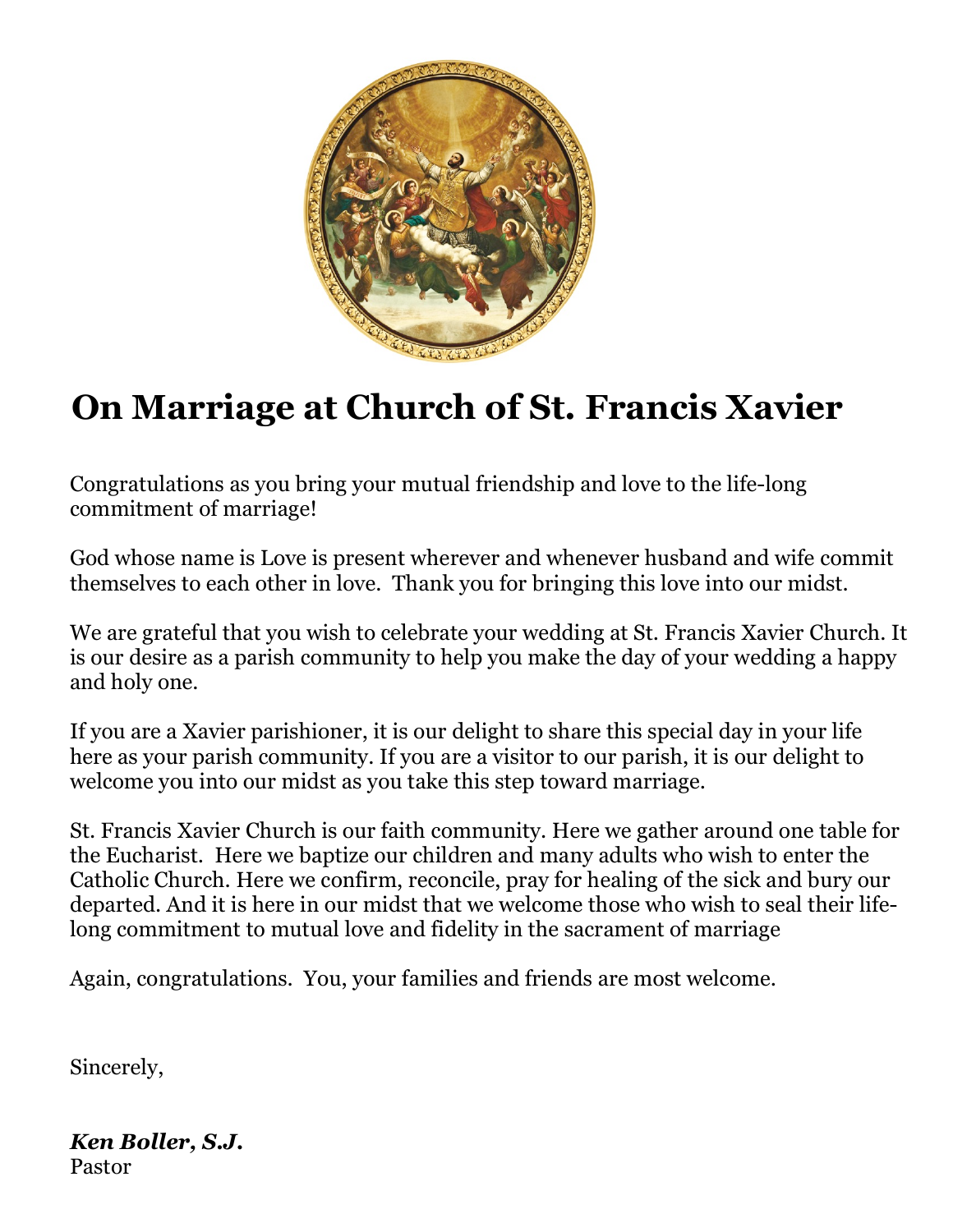# **Scheduling your Wedding**

Marriage arrangements should be made directly with Wedding Coordinator at sfxweddings@sfxavier.org or 212-627-2100 ext. 203.

We request that you schedule your wedding at least six months in advance.

A deposit of \$300 is required to hold your date. Once received, you will be entered into the calendar and will receive a package outlining all preparatory steps.

### **The following times are available for weddings:**

- Fridays at any time
- Saturdays at 1:00 pm, 3:00 pm or 6:30 pm.

#### **Not all weekend dates are available. Usually, marriages are not scheduled for major holy days and holidays. This includes:**

- New Year's Eve and Day
- During Lent and Holy Week
- Halloween (if it lands on a Saturday as the streets are closed to the Greenwich Village Halloween Parade)
- Thanksgiving
- Christmas
- Memorial Day
- July 4th
- Labor Day

## **Possibilities for Marriage at St. Francis Xavier**

Marriage within the celebration of the Eucharist

The ordinary celebration of marriage between two Catholics is celebrated within the Nuptial Mass which includes the celebration of the Eucharist

Marriage as a ceremony without a Eucharist

While two Catholics may also choose to celebrate their marriage outside of the Eucharistic celebration, the celebration of marriage without a Eucharist is proposed for a marriage between two Christians, where only one is Catholic.

The celebration of marriage without a Eucharist is also proposed for the marriage of a Catholic and one who has not been baptized.

Any couple may celebrate their wedding in St. Francis Xavier Church if at least one of you is a Roman Catholic.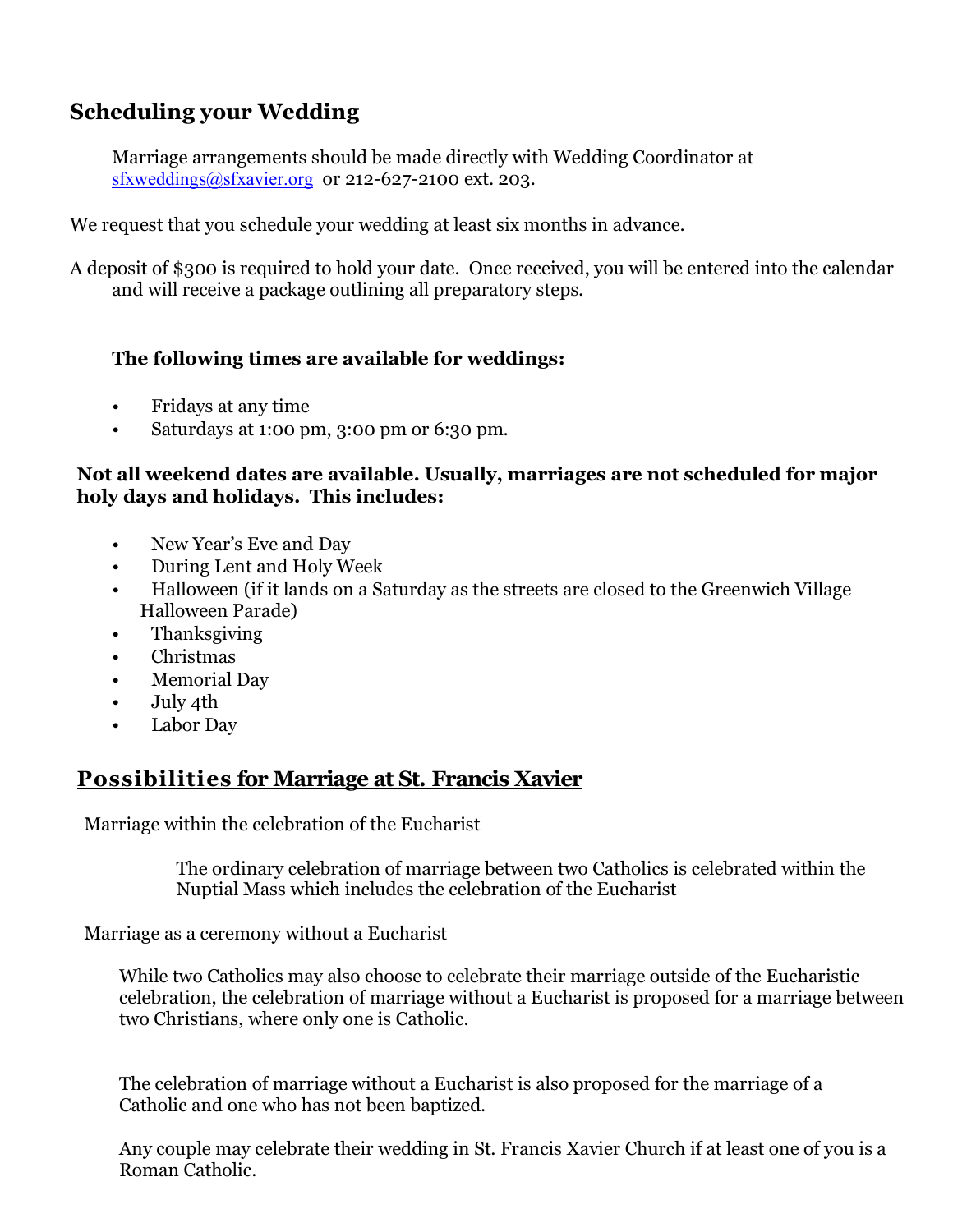### Con-Validation

A couple married in a civil ceremony may later wish to enter into a valid Catholic marriage. When they are ready to do so, they celebrate what is called a con-validation or the blessing of a marriage. It is important to realize that a con-validation is not merely a renewal of vows made previously but is a new act of consent.

This con-validation of marriage may be celebrated within Mass or outside of Mass, again depending on the particular situation of the couple. If both are Catholic, it is fitting that the con- validation be celebrated within Mass. If one spouse is not, it is preferable that it be celebrated outside of Mass. A simple celebration with close family and friends may seem more appropriate than a larger celebration.

# **Fees and Offerings**

The offering for a wedding at Xavier is \$3000.00. The full fee is due 30 days before the wedding.

This fee includes:

- -All preparations and official filing
- -Reserved rehearsal time and guide
- -One and a half hours of reserved time for the wedding and photographs
- -Presider
- -Acolyte

## **Music Fees**

There is also an additional music fee of \$600.

The music fee includes:

- -Consultation with our music director to create your music selections and program
- Organist
- - Cantor

Additional musicians are also available for an additional fee. For more information contact John Uehlein at juehlein@sfxavier.org

# **Additional Notes**

- -Xavier does not have any parking facilities. During the week, on street parking in the immediate vicinity is severely restricted before 6:00 pm. On weekends, parking can be difficult after early morning. There is a parking garage on  $15<sup>th</sup>$  St. between  $5<sup>th</sup>$  and  $6<sup>th</sup>$ Ave.
- -The entire wedding party should attend the rehearsal including readers, gift-bearers, ushers and anyone else involved in the ceremony should attend. Please bring your marriage license m to the rehearsal. The spouses and witnesses usually sign it at this time. The priest signs and dates the license after the marriage celebration.